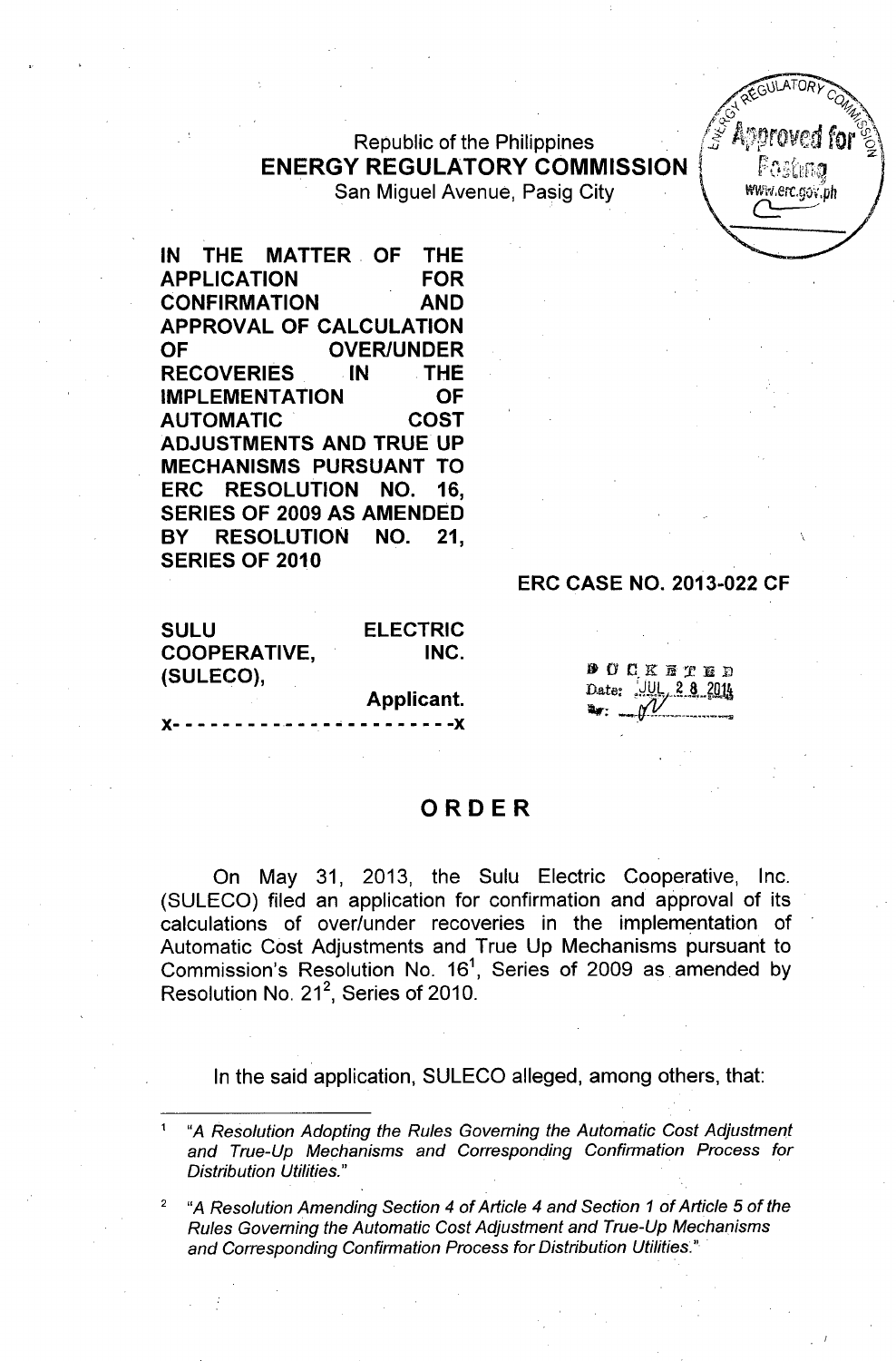- 1. It is an electric cooperative duly organized and existing under and by virtue of the laws of the Republic of the Philippines with principal office address at Bus-Bus-Street, Jolo, Sulu;
- 2. It holds an exclusive franchise issued by the National Electrification Commission (NEC) to operate an electric light and power distribution service in seven (7) Municipalities of Jolo, Patikul, Indanan, Parang, Maimbong, Talipao and Luuk, all in the Province of Sulu;
- 3. Under the Commission's Resolution No. 16, Series of 2009, as amended by Resolution No. 21, Series of 2010, Distribution Utilities (DUs) and Electric Cooperatives (ECs) are required to file their respective consolidated applications for the approval of the over-recoveries made or under-recoveries incurred in their implementation of various automatic cost adjustments and true-up mechanisms adopted by the Commission, such as the Automatic Generation Rate (GR), System Loss Adjustment Mechanism, Transmission Rate (TR) Adjustment Mechanism, Lifeline Rate Recovery Mechanism, Local Franchise Tax and Business Taxes Recovery Mechanism, Calculation of the Over/Under Recovery in the implementation of Lifeline Rates by DUs, True-up Mechanism of the Over/Under Recovery in the Implementation of Inter-Class Cross Subsidy Removal of DUs, Treatment of Prompt Payment Discount (PPD), Calculation of Over/Under Recovery in the Implementation of System Loss Rate (SLR) by DUs, and Calculation of the Over/Under Recovery in the Implementation of Transmission Rates;
- 4. It adopted and applied the formulas provided under Resolution No. 16, Series of 2009, as amended by Resolution No. 21, Series of 2010, and has determined that it has incurred under-recoveries or made over-recoveries in its implementation of the foregoing automatic cost adjustments and true-up mechanisms;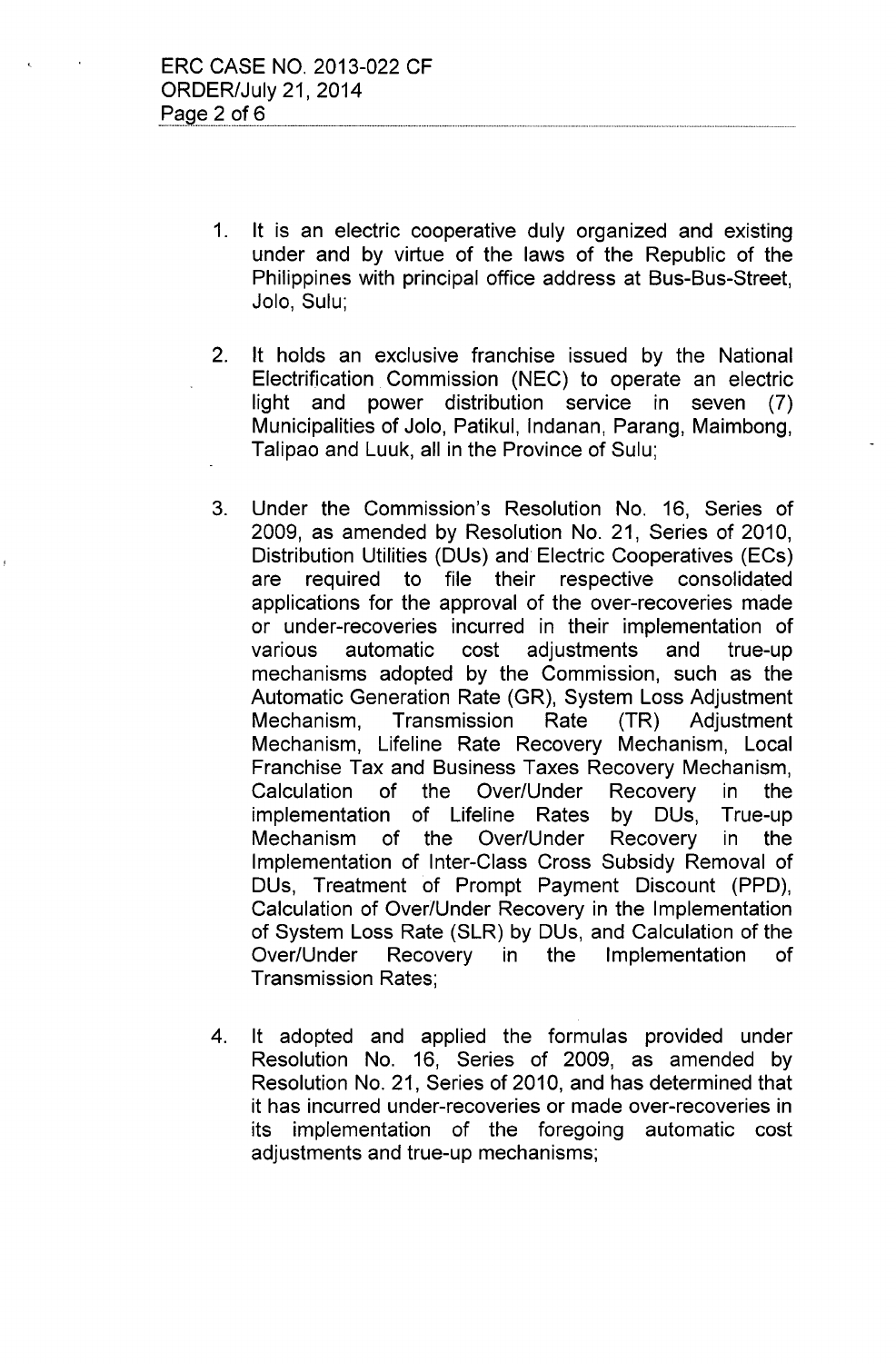5. A summary of the pass through costs vis-à-vis actual collections in the above-mentioned implementation of various automatic cost adjustments and true-up mechanisms applying the formulas provided, showed the following results, to wit:

|                    |                                    | Pass Through Cost | <b>Actual Collection</b> | <b>Difference</b> |
|--------------------|------------------------------------|-------------------|--------------------------|-------------------|
| A                  | Generation<br>Rate                 |                   |                          |                   |
|                    | (GR)                               | 666,686,205.70    | 528, 287, 351.41         | 138,398,854.34    |
| B                  | System Loss Rate                   |                   |                          |                   |
|                    | (SLR)                              | 162,293,453.31    | 230,512,876.00           | (68, 219, 216.69) |
| $\mathsf C$        | <b>Inter-Class</b><br><b>Cross</b> |                   |                          |                   |
|                    | Subsidy                            |                   |                          | (22, 629, 614.13) |
| D                  | <b>Lifeline Rate</b>               | 5,469,773.61      |                          | (5,469,773.61)    |
| <b>Grand Total</b> |                                    |                   |                          | (42,080,249.91)   |

- 6. Relative to the discounts mandated to be provided to the Senior Citizen, it respectfully manifest that no senior citizen was registered during the period of 2011 to 2012;
- 7. Summaries of the individual computations on the foregoing items are attached hereto and made an integral part hereof as Annexes "A'",
- 8. It submitted supporting data and documents listed below, labeled together and made an integral part hereof as Annex "B-1" to "B-2", to wit:
	- a) Power Supplier Data Sheet;
	- b) Statistical Data Sheet;
	- c) Implemented Rates Data Sheet;
	- d) Power Bills of Power Suppliers;
	- e) Official Receipts *(OR.)* issued by Power Suppliers;
	- f) Breakdown of Payment with O.R.; and
	- g) Consumer Bills of Lifeliners (per level) and Non-Lifeliners per customer class; and
- 9. It prays that its over/under recoveries in the implementation of the various automatic cost adjustments and true-up mechanism be confirmed and approved, and that it be allowed to refund/collect said over/under recoveries to or from its customers.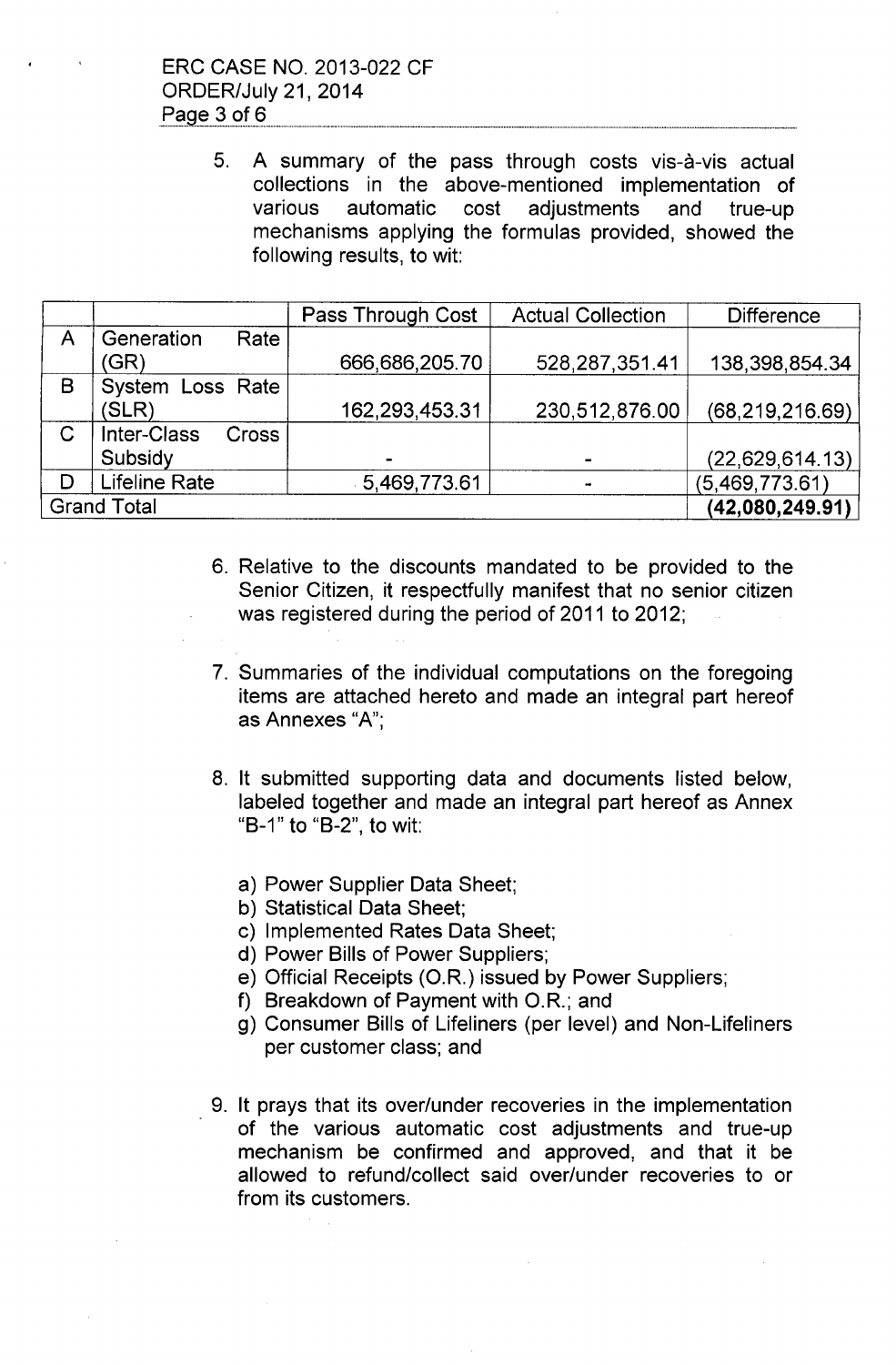Finding the said application to be sufficient in form and in substance with the required fees having been paid, the same is hereby set for jurisdictional hearing, expository presentation, pre-trial conference and evidentiary hearing on September 16, 2014 (Tuesday) at ten o'clock in the morning (10:00 A.M.), at the ERC Hearing Room, 15<sup>th</sup> Floor, Pacific Center Building, San Miguel Avenue, Pasig City.

SULECO is hereby directed to cause the publication of the attached Notice of Public Hearing, at its own expense, once (1x) in a newspaper of general circulation in the Philippines, at least ten (10) days before the scheduled date of initial hearing. It is also directed to inform the consumers within its franchise area, by any other means available and appropriate, of the filing of the instant application, its reasons therefor and of the scheduled hearing thereon.

Let .copies of the application, this Order, and the attached Notice of Public" Hearing be furnished the Office' of the Solicitor General (OSG), the Commission-on. Audit (COA) and the Committees on Energy of both Houses of Congress. They are hereby requested, if they so desire, to send their duly authorized representatives at the scheduled hearings.

Likewise, let copies of this Order and the attached Notice of Public Hearing be furnished the Offices of the Governor of Sulu and the Mayors of the Municipalities within the franchise area of SULECO for the appropriate posting thereof on their respective bulletin boards.

SULECO is hereby directed to furnish all those making requests therefor with copies of the application and its attachments, subject to reimbursement of reasonable photocopying costs.

On the date of the initial hearing, SULECO must submit to the Commission its written Compliance with the jurisdictional requirements attaching therewith, methodically arranged and duly marked, the evidences of the actual posting and publication of the Notice of Public Hearing consisting of certifications issued to that effect, signed by the afore-mentioned Governor and Mayors or their duly authorized representatives, bearing the seals of their offices, and the affidavit of the Editor or Business Manager of the newspaper where said Notice of Public Hearing was published together with the complete issue of the said newspaper, and such other proofs of compliance with the requirements of the Commission.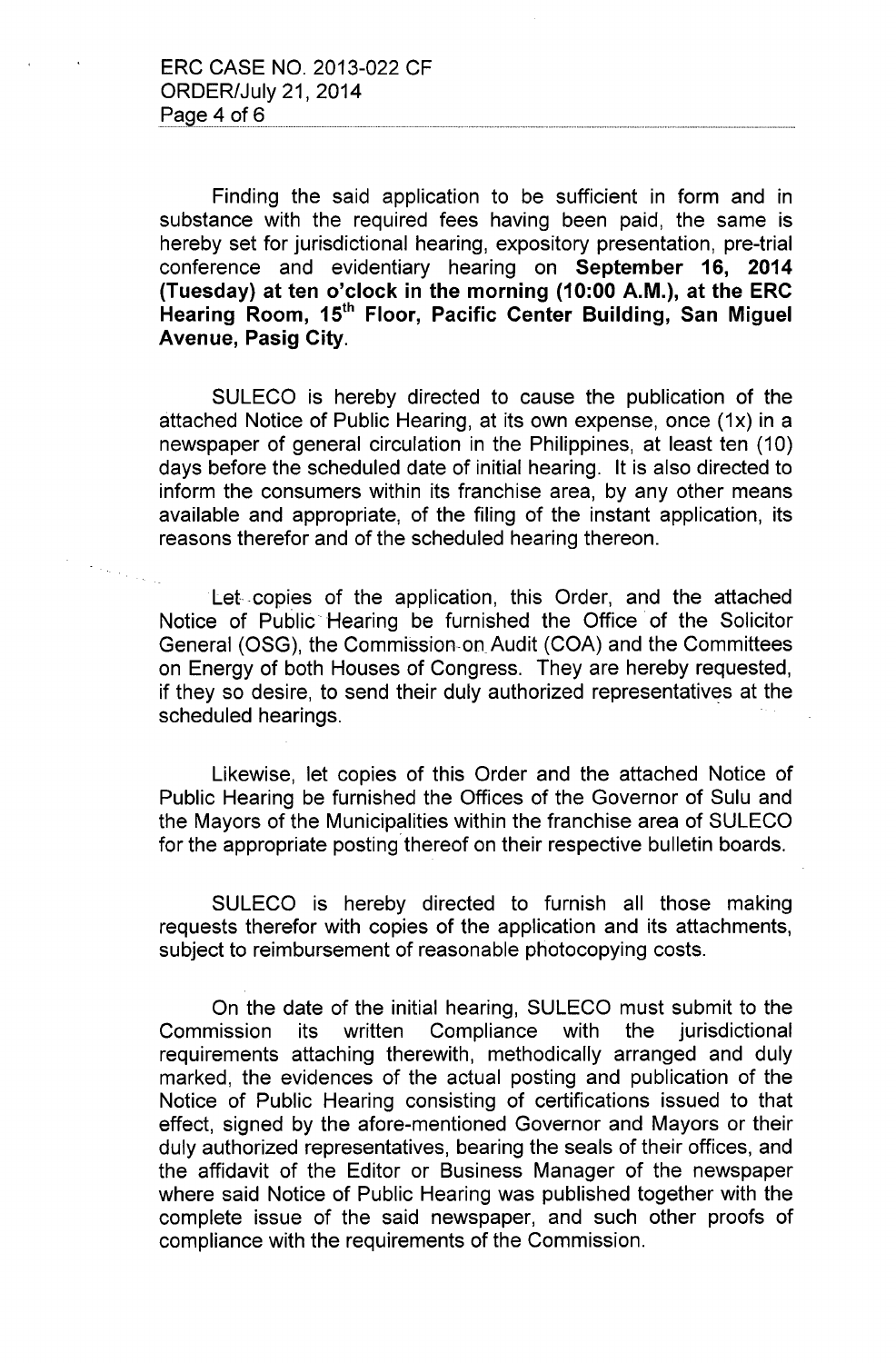SULECO and all interested parties are directed to submit, at least five (5) days before the date of initial hearing and pre-trial conference, their respective Pre-Trial Briefs containing, among others:

- (a) A summary of admitted facts and proposed stipulation of facts;
- (b) The issues to be tried or resolved;
- (c) The documents or exhibits to be presented, stating the purposes thereof and proposed markings therefore; and
- (d) The number and names of the witnesses, with their written testimonies in an individual affidavit form, to be attached to the Pre-Trial Brief.

Failure of SULECO to submit the required Pre-Trial Brief and Judicial Affidavits of its witnesses within the prescribed period shall be a ground for cancellation of the scheduled hearing, and the resetting of which shall be six (6) months from said date of cancellation.

As part of the pre-trial conference, SULECO must also be prepared to make an expository presentation of its application, aided by whatever communication medium that it may deem appropriate for the purpose, in order to put in plain words and explain, for the benefit of the consumers and other concerned parties, what the application is all about and the reasons and justifications being cited in support thereof.

### **SO ORDERED.**

Pasig City, July 21, 2014.

FOR AND BY AUTHORITY OF THE COMMISSION:

J; A( *{(O~* **NAIDA** *G*. CRUZ-DUCUT Chairperson

SULECO UNDER OVER/ERC CASE NO. 2013-022 CF-ORDER